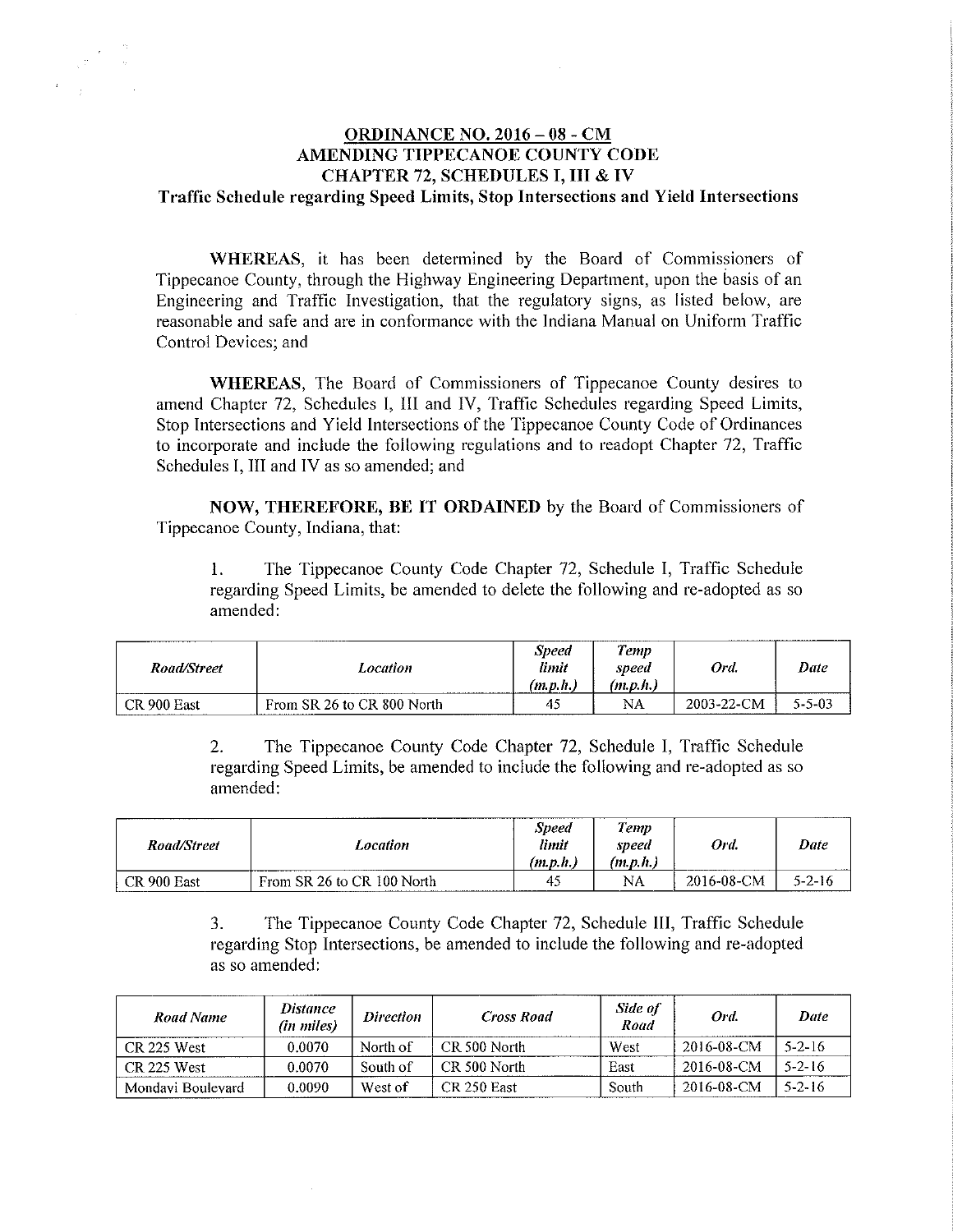| Road Name          | <i>Distance</i><br>(in miles) | <b>Direction</b> | <b>Cross Road</b> | Side of<br>Road | Ord.       | Date         |
|--------------------|-------------------------------|------------------|-------------------|-----------------|------------|--------------|
| Saintsbury Court   | 0.0090                        | South of         | Mondavi Boulevard | East            | 2016-08-CM | $5 - 2 - 16$ |
| Duckhorn Lane      | 0.0070                        | North of         | Mondavi Boulevard | West            | 2016-08-CM | $5 - 2 - 16$ |
| Insignia Court     | 0.0080                        | South of         | Mondavi Boulevard | East            | 2016-08-CM | $5 - 2 - 16$ |
| Fieldstone Drive   | 0.0080                        | West of          | Duckhorn Lane     | South           | 2016-08-CM | $5 - 2 - 16$ |
| Chimney Rock Court | 0.0080                        | South of         | Fieldstone Drive  | East            | 2016-08-CM | $5 - 2 - 16$ |
| Shootingstar Way   | 0.0080                        | East of          | Shootingstar Lane | North           | 2016-08-CM | $5 - 2 - 16$ |
| Fengate Court      | 0.0090                        | South of         | Lintel Drive      | East            | 2016-08-CM | $5 - 2 - 16$ |
| Gild Drive         | 0.0080                        | South of         | CR 200 North      | East            | 2016-08-CM | $5 - 2 - 16$ |
| Belgian Lane       | 0.0090                        | North of         | Sorrel Drive      | West            | 2016-08-CM | $5 - 2 - 16$ |

4. The Tippecanoe County Code Chapter 72, Schedule IV, Traffic Schedule regarding Yield Intersections, be amended to include the following and readopted as so amended:

| Road Name         | <i>Distance</i><br>(in miles) | <b>Direction</b> | <b>Cross Road</b> | Side of<br>Road | Ord.       | Date         |
|-------------------|-------------------------------|------------------|-------------------|-----------------|------------|--------------|
| Mondavi Boulevard | 0.0140                        | East of          | Silverado Drive   | North           | 2016-08-CM | $5 - 2 - 16$ |
| Mondavi Boulevard | 0.0140                        | West of          | Silverado Drive   | South           | 2016-08-CM | $5 - 2 - 16$ |
| Silverado Drive   | 0.0140                        | North of         | Mondavi Boulevard | West            | 2016-08-CM | $5 - 2 - 16$ |
| Silverado Drive   | 0.0140                        | South of         | Mondavi Boulevard | East            | 2016-08-CM | $5 - 2 - 16$ |

5. That in all other respects, the Tippecanoe County Code Chapter 72, Traffic Schedules be, and they are hereby ratified and confirmed and shall remain in full force and effect.

6. The Sheriff's Department shall be notified of all the above traffic schedule amendments and installation of related regulatory signs.

7. That all signs within Tippecanoe County that function to provide regulations, warnings and guidance information for road users, in both words and symbols, within the right-of-way of all types of highways open to the public shall conform to the latest edition of the Indiana Manual on Uniform Traffic Control Devices.

8. This Ordinance shall be in full force and effect on May 2, 2016.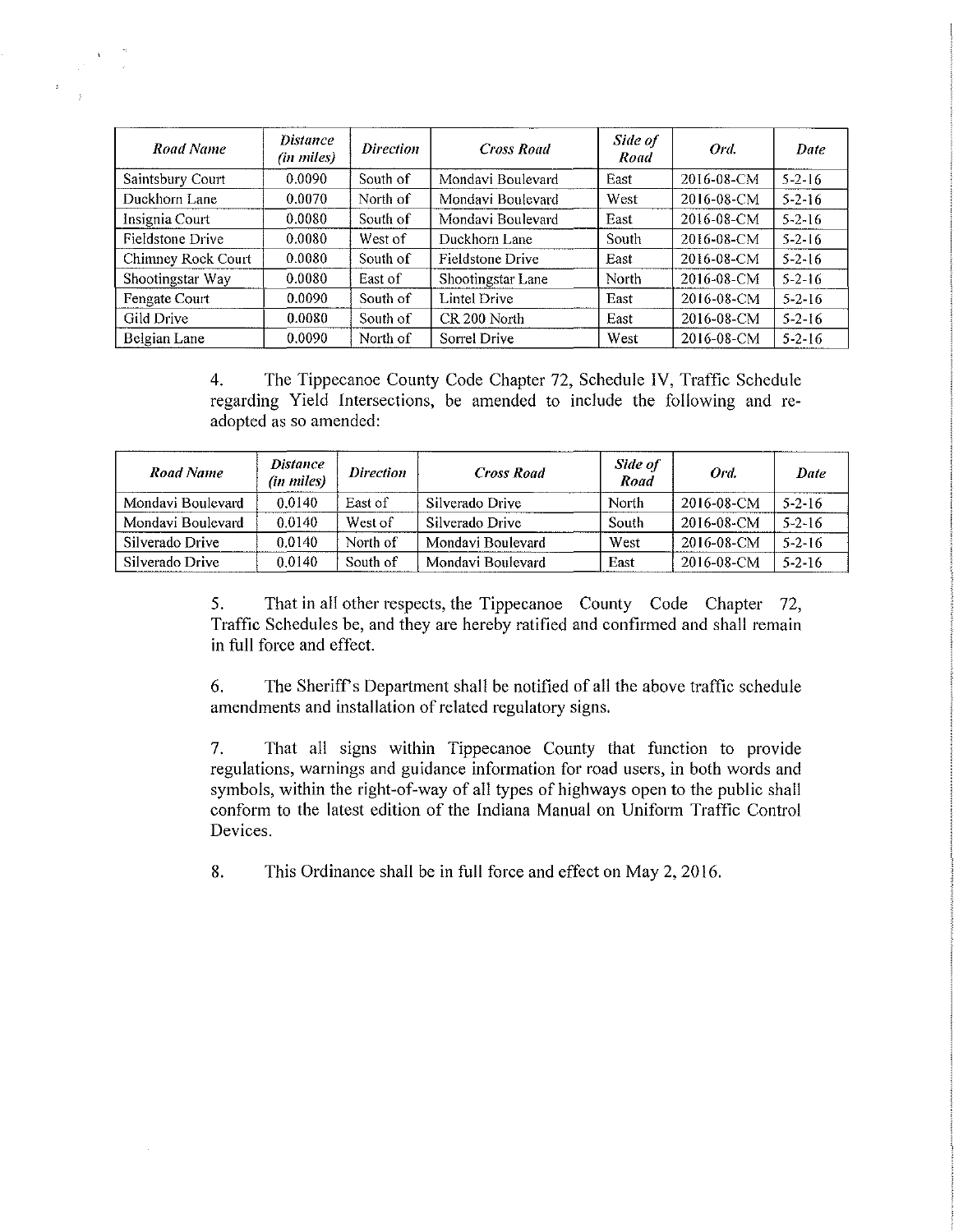Presented to the Board of Commissioners of Tippecanoe County, Indiana, and approved on first reading this  $21^{st}$  day of March, 2016, by the following vote:

> BOARD OF COMMISSIONERS OF TIPPECANOE COUNTY

VOTE

Thomas P. Murtaugh, President

David S. Byers, Vice President

PRESIDENT Tracy A. Brown, Member VICE

 $\frac{M}{A}$ 

ATTEST:

Robert A. Plantenga, Auditor of Tippecanoe County